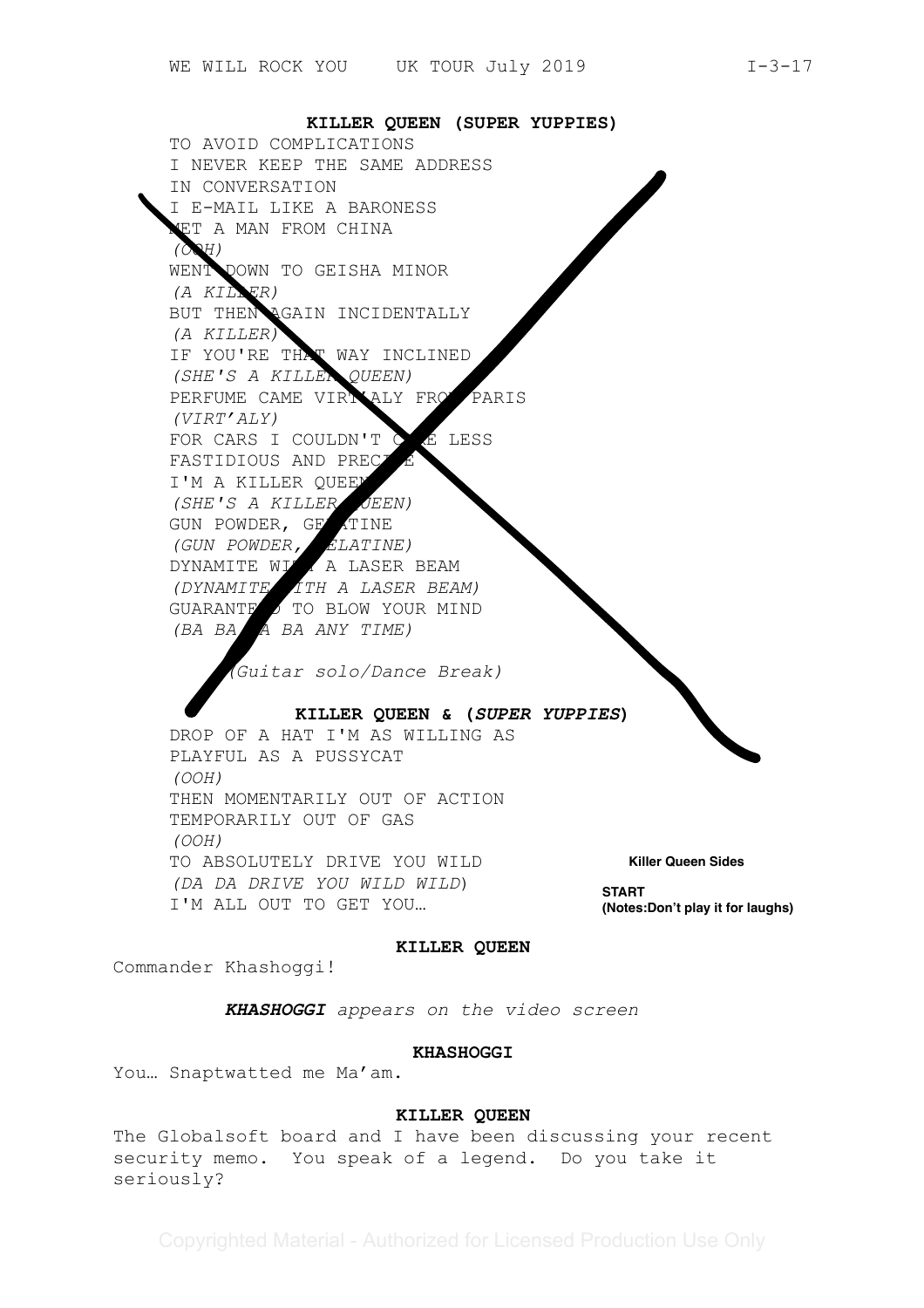#### **KHASHOGGI**

Yes, Ma'am, I'm afraid that I do!

*The YUPPIES all gasp.*

## **KHASHOGGI**

It is said that a single musical instrument still exists somewhere on the iPlanet, at The Place of Champions, buried within the living rock and that a bright bright star will show the way.

#### **YUPPIES**

OMG WTF!

## **KHASHOGGI**

WTF indeed.

#### **KILLER QUEEN**

Star! What bright star! I am the only bright star that counts. Me! The Killer Queen! I, who was once a lowly character in a Globalsoft computer game! I who made the leap into real time! Uploading myself into my own programmer! I'm half human, half pixelated and all bad. There is no instrument, Khashoggi, and there is no star on the iPlanet but  $m \approx 1$ 

## *The YUPPIES applaud.*

## **KHASHOGGI**

Just so, Madam. But the rebels believe the legend and they remain a threat.

#### **KILLER QUEEN**

The Bohemians!

#### **KHASHOGGI**

Of course.

## **KILLER QUEEN**

Who are these people? What do they want?

#### **KHASHOGGI**

They want it all, Ma'am. And they want it now. They want…their Rhapsody.

# **(#5A) DEATH ON TWO LEGS (UNDERSCORE)**

# **KILLER QUEEN**

That is a proscribed word, Commander. No such state of being exists.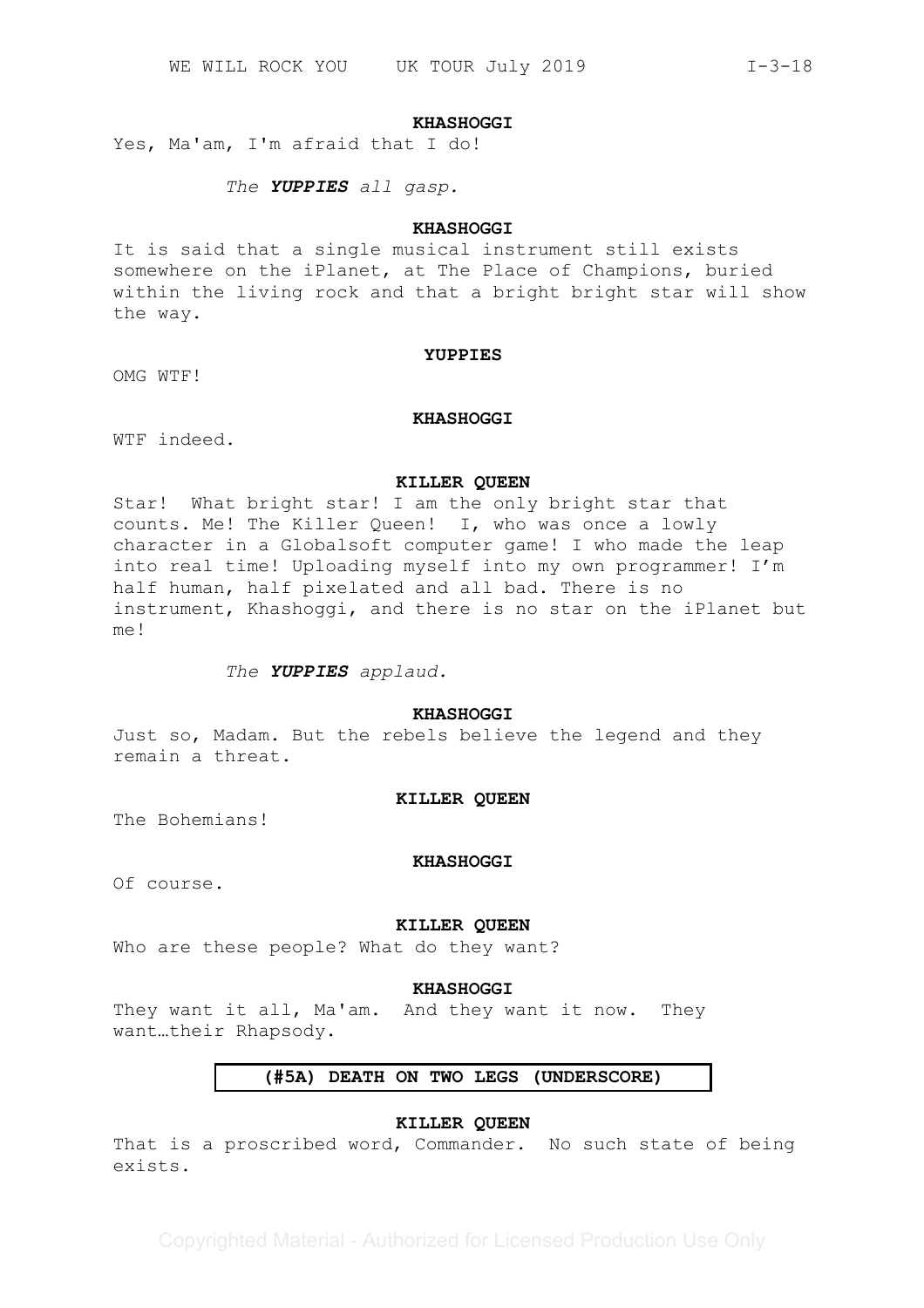#### **KHASHOGGI**

Not yet, Ma'am.

#### **KILLER QUEEN**

Not ever! The Bohemian Rhapsody is a myth! A myth, do you hear me! Have you not reported that the euphoria they seek can only be unleashed through music? Real, live, funky, get-down, booty-shakin', bump and grind, hip-hoppin', show-stoppin', beboppin', Rock'n'Roll music?

## **KHASHOGGI**

That is what they believe, Ma'am.

# **KILLER QUEEN**

Then there will be no Rhapsody, for there are no instruments left on the iPlanet and the kids will never, EVER make their own music again!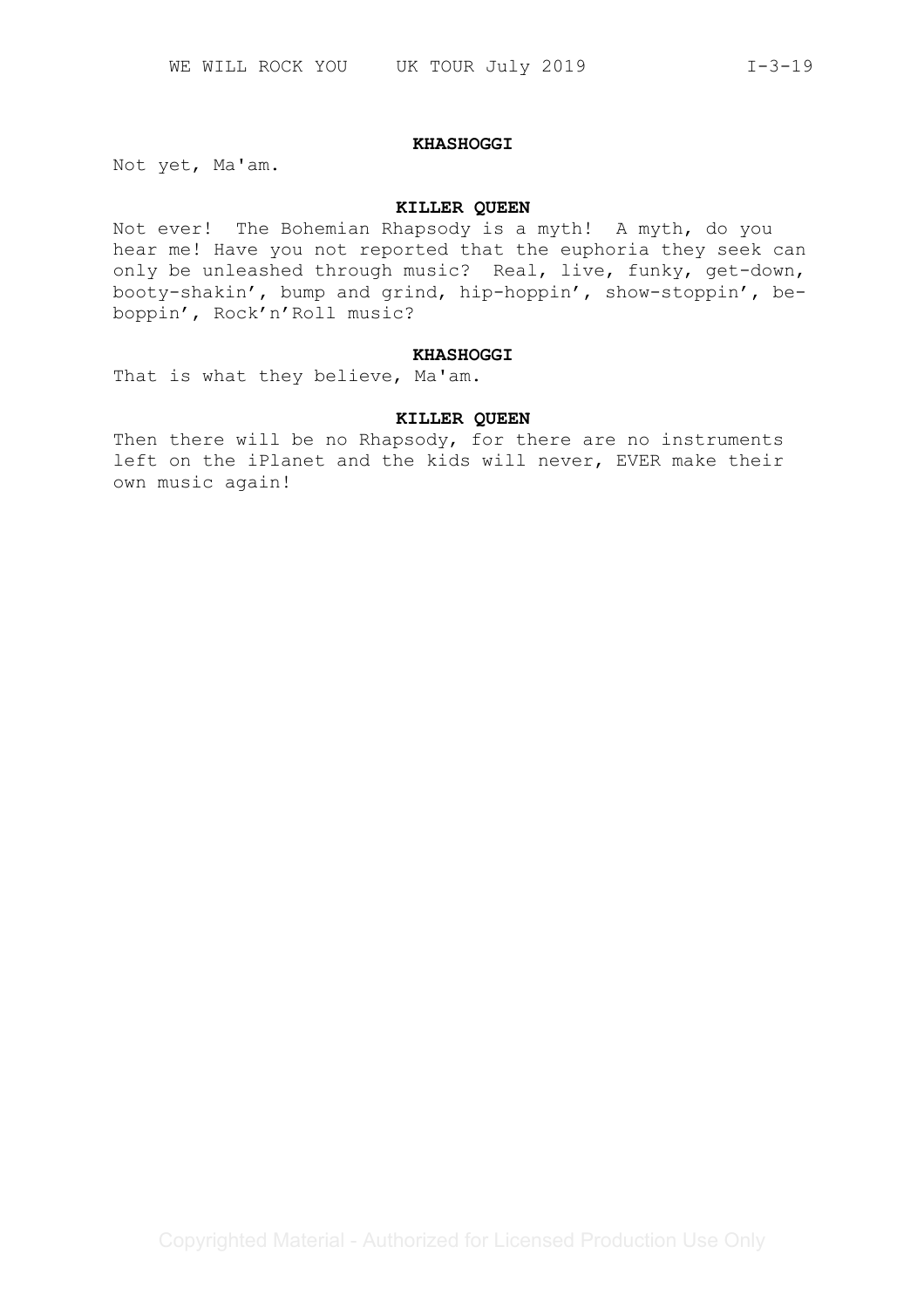







WWRY (TRW Global Edition) 145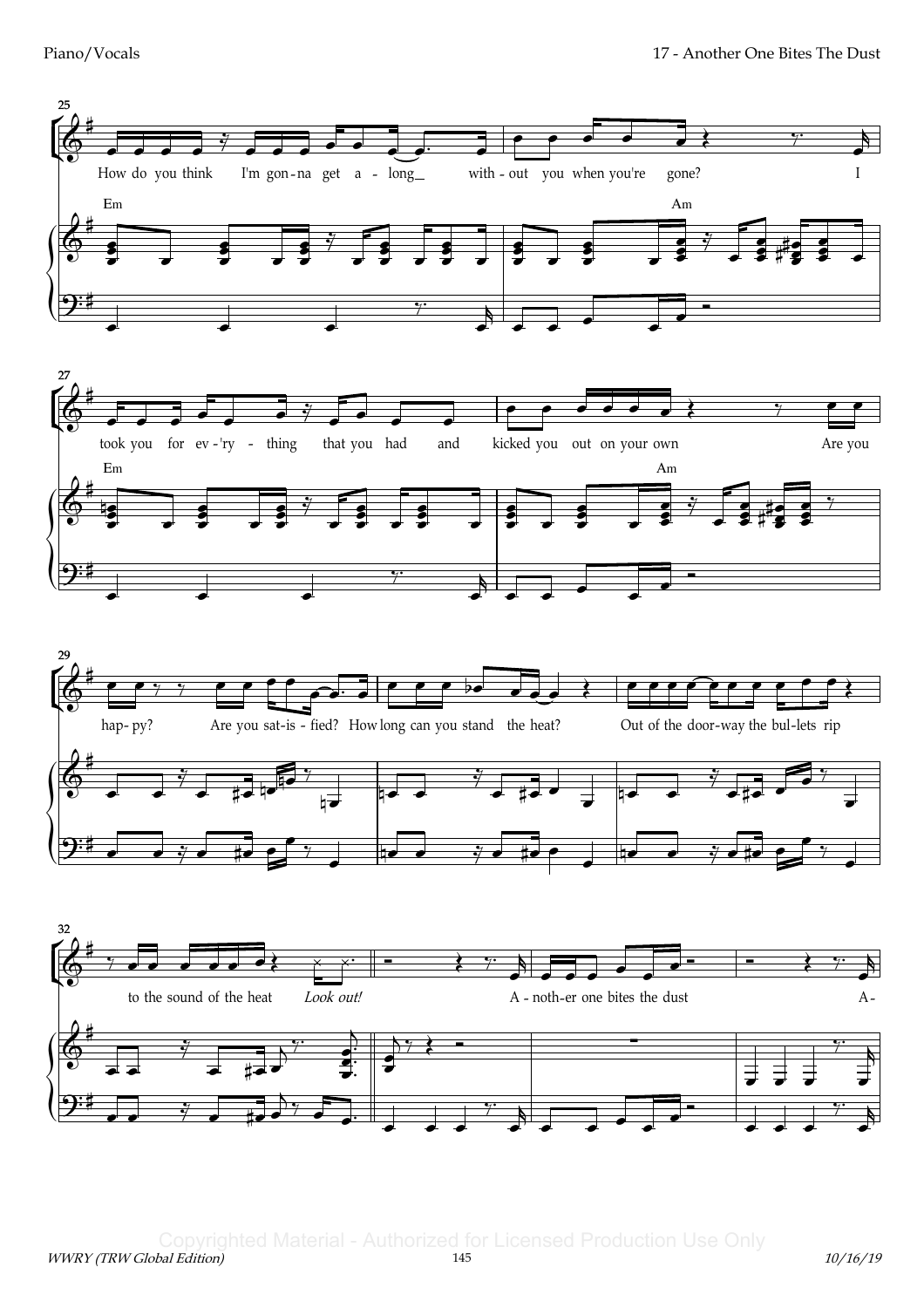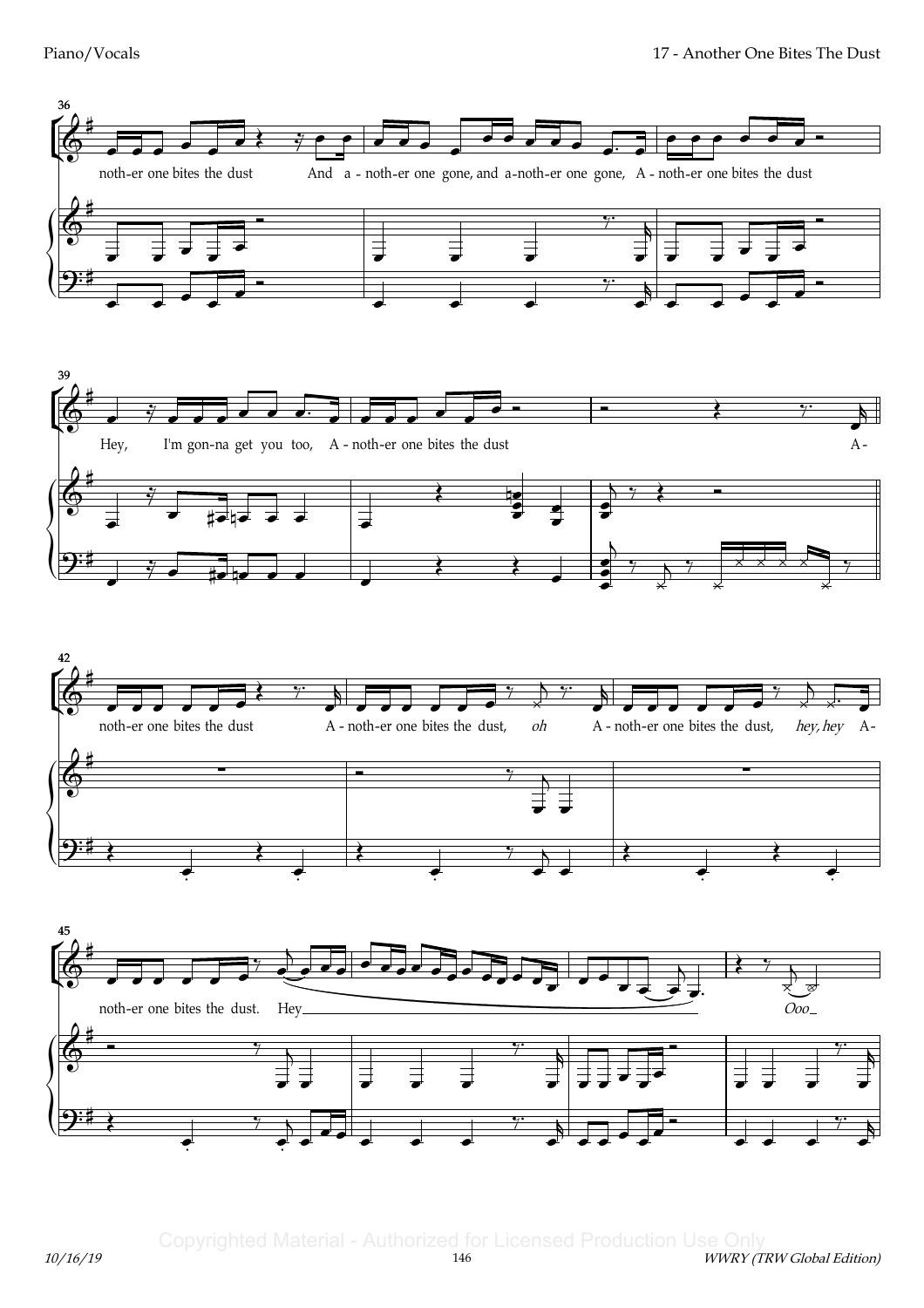Piano/Vocals



WWRY (TRW Global Edition) 147 10/16/19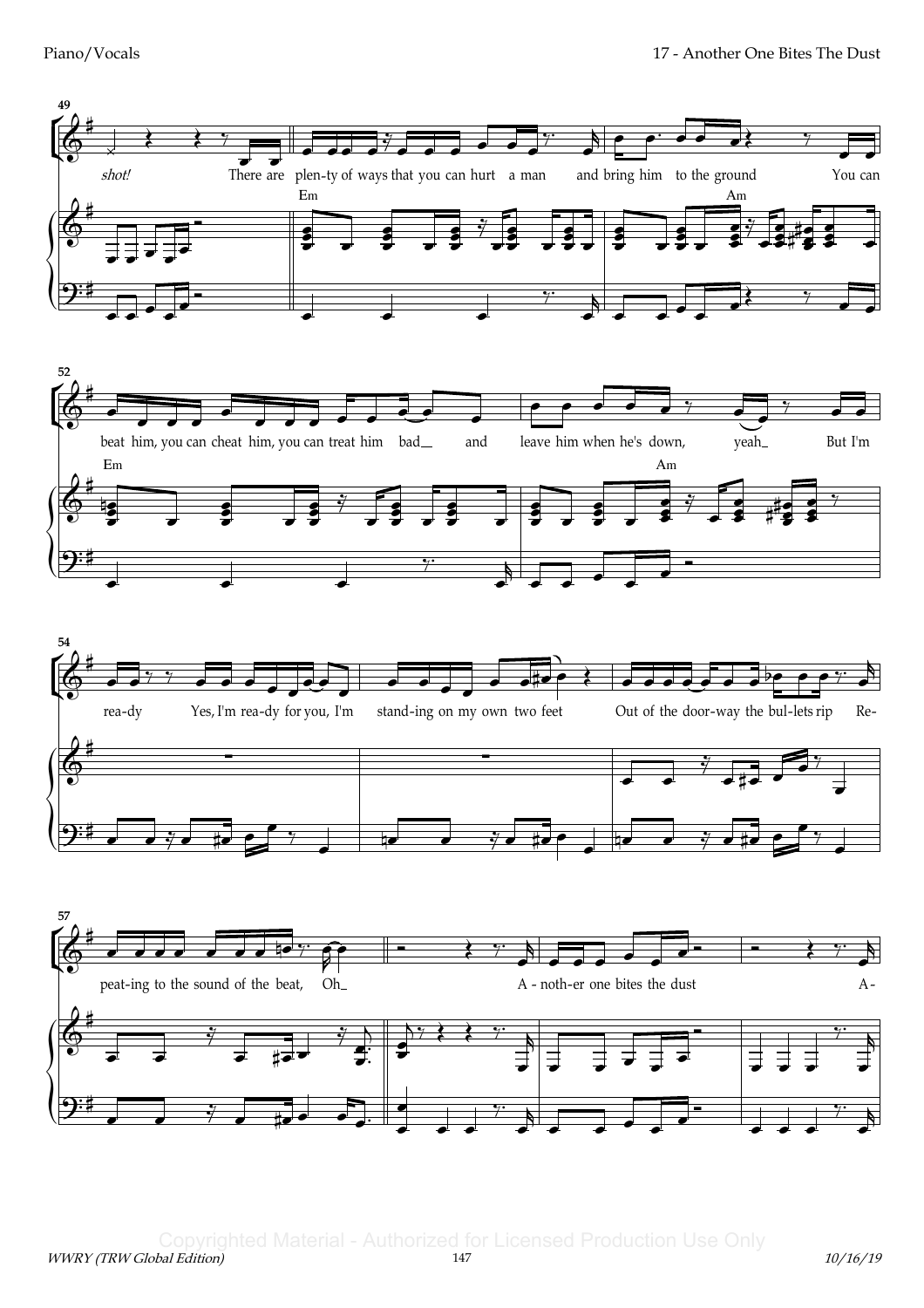